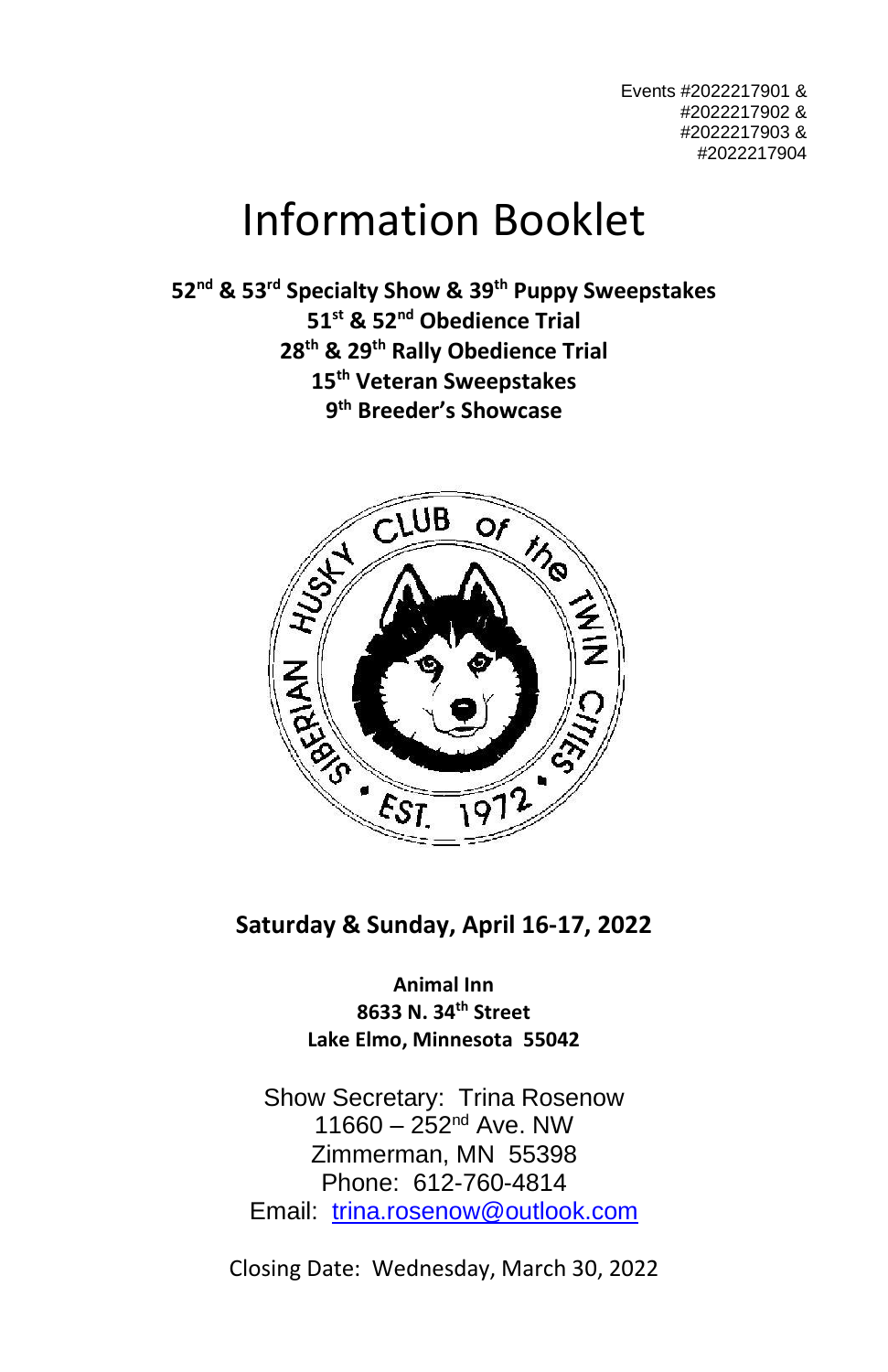Dear Siberian Husky Fanciers, January, 2022

I would like to welcome you to Minnesota in April, for our annual specialty show. This year marks the 50th year of the SHCTC as a club. I've been a member of the club for about 30 of those years. It's been a great club to belong to -- lots of friendly faces, fun activities, and a fabulous specialty show. Please come and help us enjoy this special year.

This year will again feature a Breeder's showcase as part of our two-day event, separate puppy and adult dog bred-by classes, puppy and veteran sweepstakes, rally and obedience trials, and a Saturday lunch and social hour.

I'm looking forward to meeting everyone and I expect that everyone will have a fabulous time. Until then, further details about the show can be found in this information booklet.

Robert Hanson, Show Chair



## **"Celebrating our 2022 Fabulous 50 Specialty"**

Entry fees \$28 first entry, each dog \$19 Each additional entry of same dog Puppy Classes (under 1 year) \$19 Junior Showmanship \$19 (free as an additional entry) Veteran & Puppy Sweepstakes \$15 (as an additional entry ONLY) Parade of Titleholders \$15 Breeder's Showcase \$15

#### **OUR 2022 PANEL OF JUDGES**

#### **All Conformation, Regular & Non-Regular** Saturday: Mr. Delbert Thacker – Union Grove, Wisconsin Sunday: Ms. Nancy C. Russell – Walsenburg, Colorado **Obedience – All Regular & Non-Regular Classes** Saturday: Mr. Charles W. Kline – Andover, Minnesota Sunday: Mr. Charles W. Kline – Andover, Minnesota **Rally Obedience – All Classes** Saturday: Mr. Charles W. Kline – Andover, Minnesota Sunday: Mr. Charles W. Kline – Andover, Minnesota **Junior Showmanship** Saturday: Mr. Delbert Thacker – Union Grove, Wisconsin Sunday: Ms. Nancy C. Russell – Walsenburg, Colorado **Veteran & Puppy Sweepstakes** Saturday: Ms. Shannon Houg – Zimmerman, Minnesota **Breeder's Showcase** Saturday: Ms. Shannon Houg, Dan Moll, TBD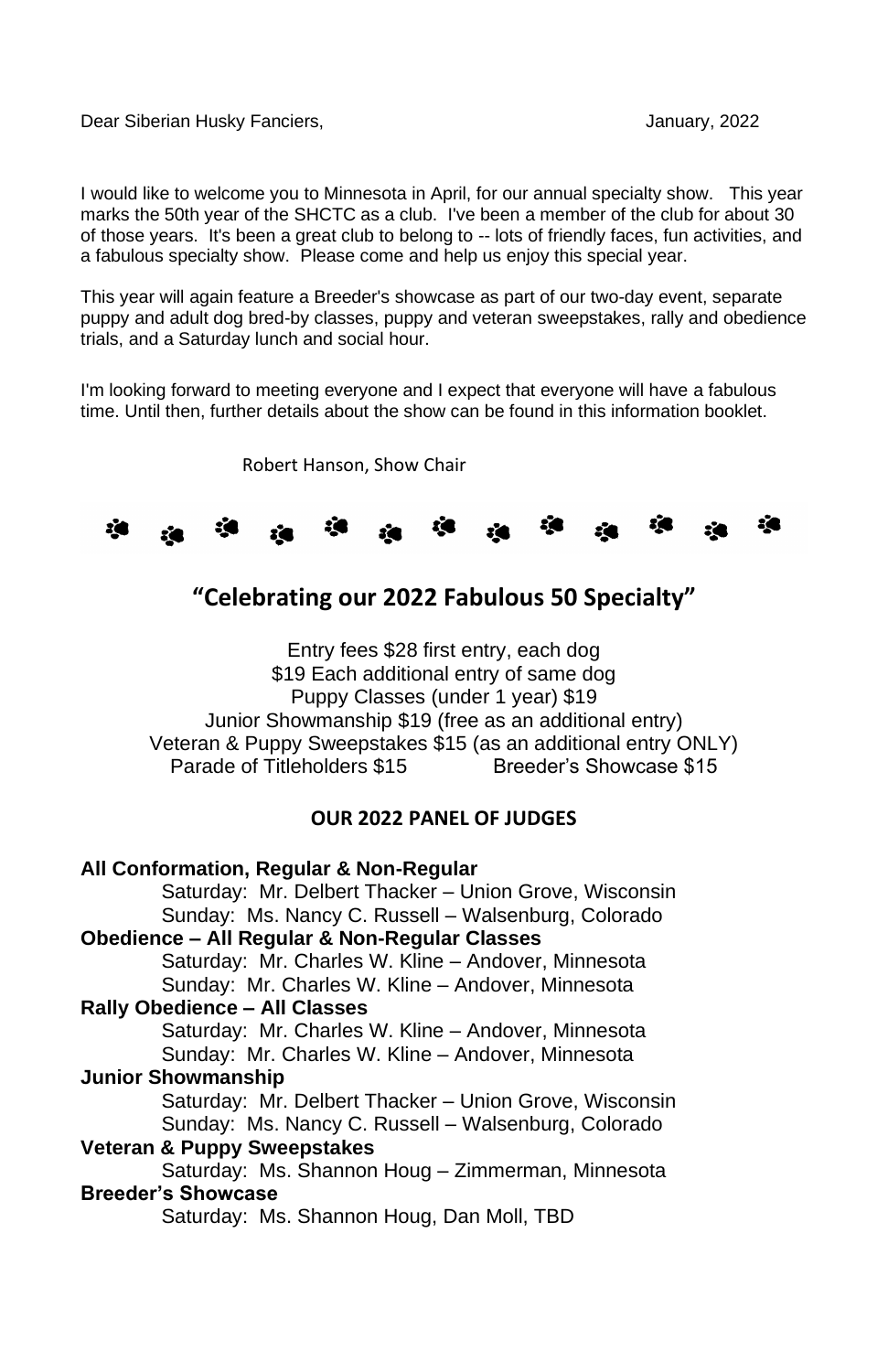#### **SHOW COMMITTEE**

| Show Chair Rob Hanson |                                 |
|-----------------------|---------------------------------|
| Phone:                | 5951 - $145^{\text{th}}$ Ln. NW |
| 763-752-5789          | Ramsey, MN 55303                |

| Show Secretary Trina Rosenow |                         |
|------------------------------|-------------------------|
| Phone:                       | $11660 - 252nd$ Ave. NW |
| 612-760-4814                 | Zimmerman, MN 55398     |

| Event Committee  Sandra Reitsma, Eileen Gacke, Brenda Hinkemeyer, |
|-------------------------------------------------------------------|
| Rob Hanson (Show Chair), Trina Rosenow (Show Secretary)           |
|                                                                   |
|                                                                   |
|                                                                   |
|                                                                   |
|                                                                   |
|                                                                   |
|                                                                   |
|                                                                   |
|                                                                   |
|                                                                   |

Kathleen Riley Daniels **Animal Emergency & Referral** P.O. Box 1824 Center of Minnesota - Oakdale Minnetonka, MN 55345-0824<br>
Kathleen.Rilev.Photography@gmail.com Oakdale. MN 55128 [Kathleen.Riley.Photography@gmail.com](mailto:Kathleen.Riley.Photography@gmail.com) Oakdale, MN 55128 612-558-1369 [www.KathleenRileyPhotography.com](http://www.kathleenrileyphotography.com/)

#### **Show Photographer Show Veterinarian (On Call)**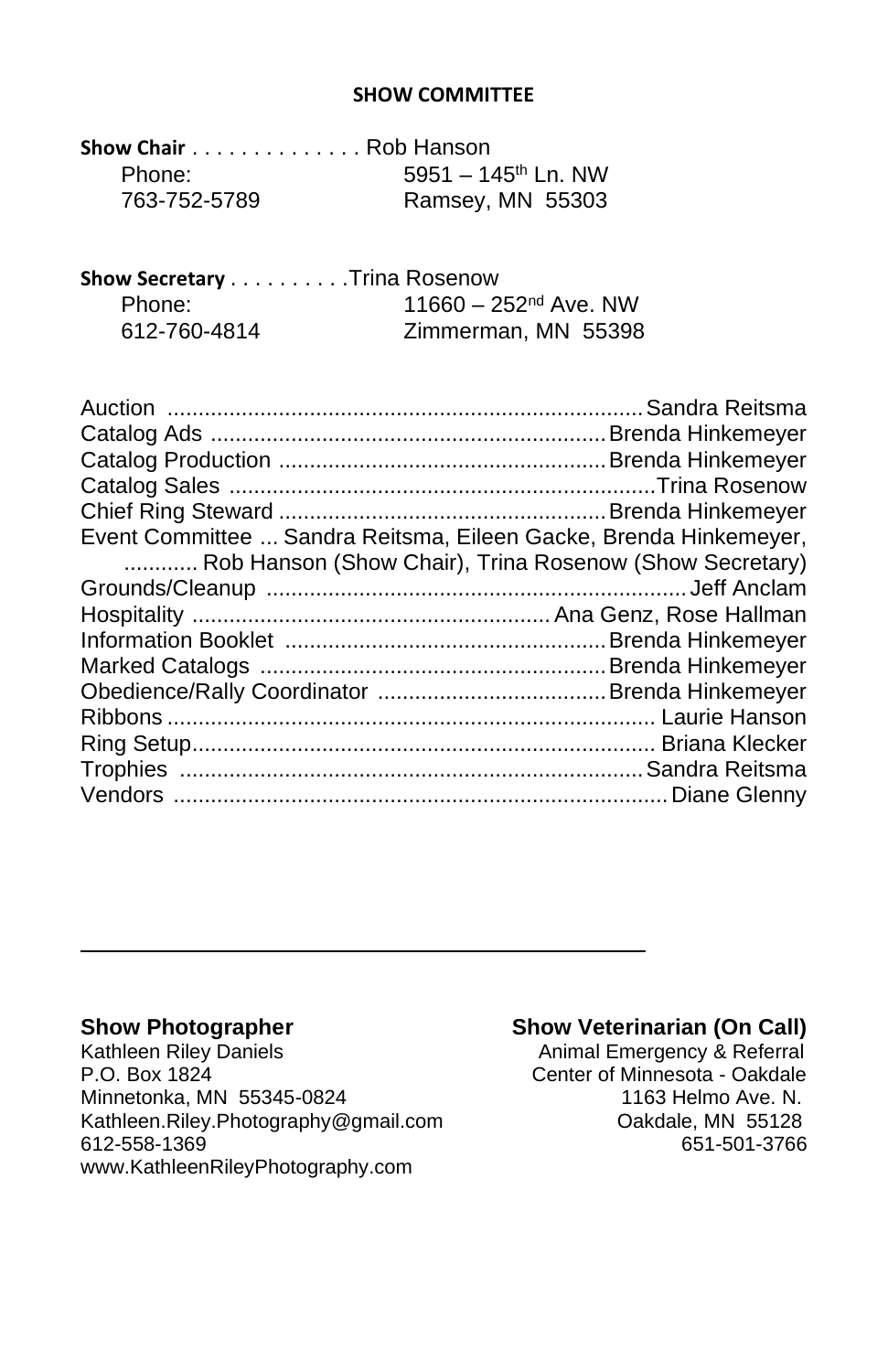#### **HOSPITALITY**

At this time, we plan on having hospitality with a longer lunch on Saturday, provided by the club, in lieu of a banquet. We will provide snacks while the scores are being tabulated for the Breeder's Showcase.

#### **AUCTION**

At this time, we plan to have baskets to raffle off during the day. Also, while the results are being tabulated for the Breeder's Showcase, we will have a small auction. We'd be delighted to receive any item you wish to donate to the Auction. You may send to: Sandra Reitsma, 25575 – 184th St. NW, Big Lake, MN 55309-9785 (phone: 763-263-8182). MUST be received by **MARCH 31.** Your donation will be printed in the Auction booklet.

#### **TROPHIES**

A beautiful selection of Trophies, Ribbons, and Rosettes will be offered by the S.H.C.T.C. Our Trophy Chair is Sandra Reitsma (assisted by Shanna Peoble). Donations to the Trophy Fund will be gratefully accepted. You may send them to Sandra Reitsma, 25575 – 184th St. NW, Big Lake, MN 55309-9785, with checks made payable to S.H.C.T.C. **Thank you!** If your donation is received by the **April 2** deadline, it will be acknowledged in the Show Catalog.

#### **VENDORS**

Limited space is available for vendors at the show site. If you are interested, please contact Diane Glenny, 671 McCutcheon Rd., Hudson,<br>WI 54016. Email: wolfsglen@netzero.net Phone: (651) 442-4749 WI 54016. Email: [wolfsglen@netzero.net](mailto:wolfsglen@netzero.net)

### **CATALOG ADVERTISING & MARKED CATALOGS**

Catalog Advertising will be done by Brenda Hinkemeyer, 9841 - 58<sup>th</sup> Ave., Clear Lake, MN 55319. See the Ad Sheet page in this booklet for details. Your ad MUST be received by Brenda, with payment, by the dates listed on the ad sheet. Marked catalogs will be \$6.

#### **RUN & DONE**

We will once again be holding a Run & Done on Friday night, from 5:30 – 7 p.m. (or until people are done). If you would like to rent some ring time for Obedience or Conformation practice, it will be available on a first come, first serve basis. If you use bait, you need to clean up after yourself. 10 minutes for \$10 or 5 minutes for \$5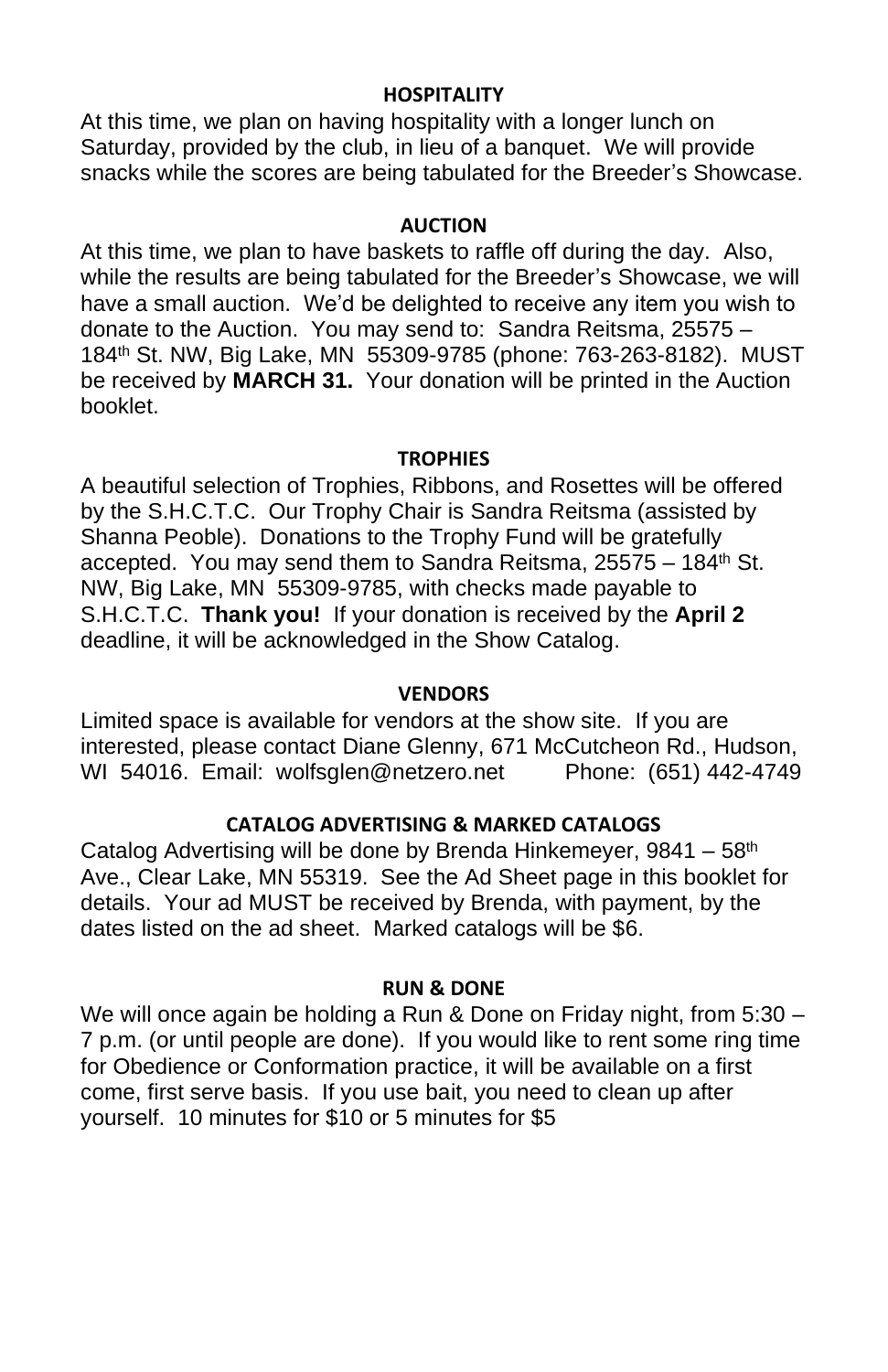

The premium list will NOT be mailed this year. It will be sent by email to those who have entered the last two years. It will also be posted on our website. If you have not entered recently, email [brenda@nikosha.net](mailto:brenda@nikosha.net) to be added to the email list!

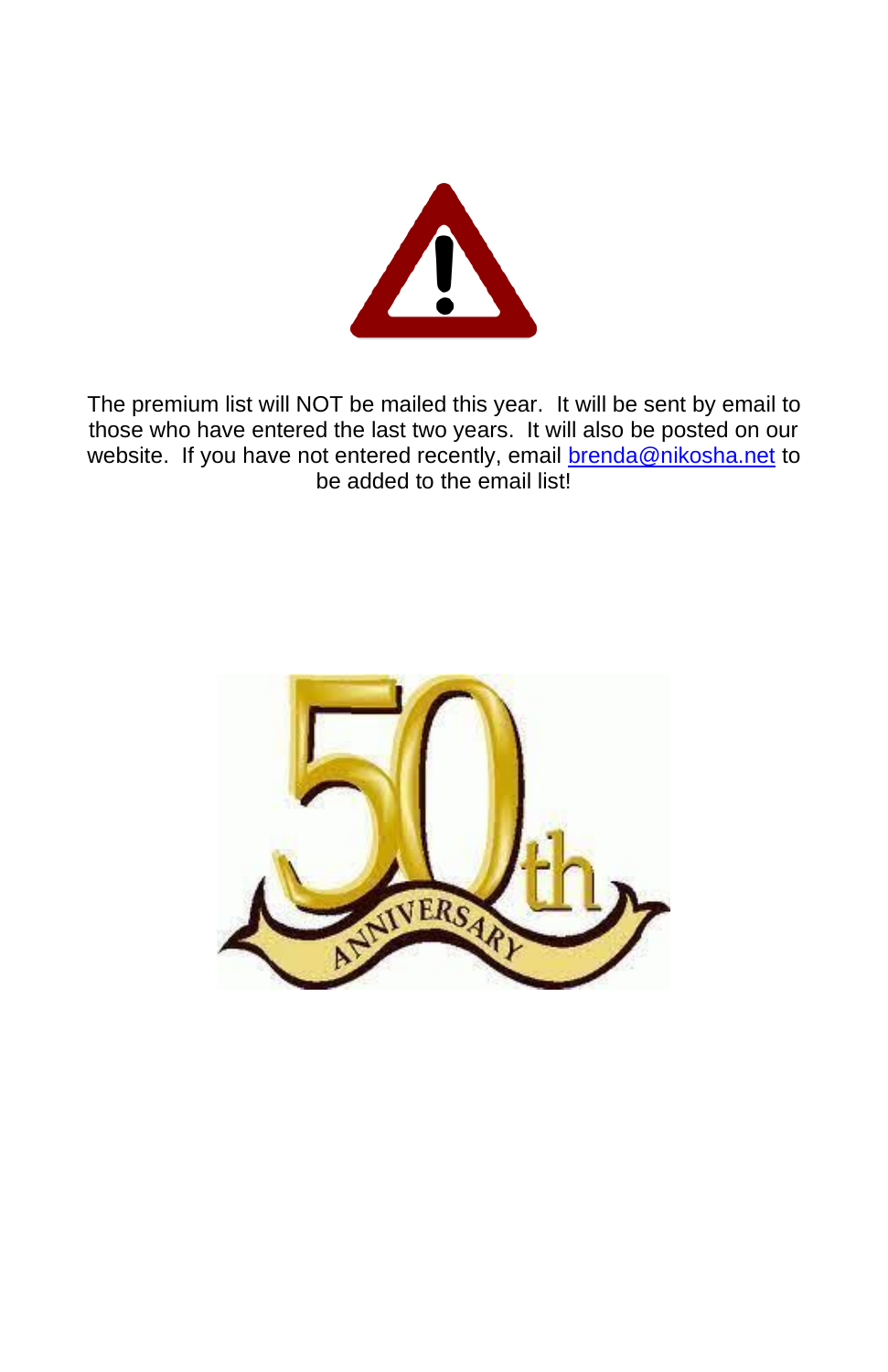#### **HOTELS**

Please notify all hotels that you will have dogs when making reservations. Mention Siberian Husky Club.

All hotels listed are within 15 minutes of the show site.

**LaQuinta Inn** 700 Bielenberg Drive, Woodbury, MN 55125 651-264-0144 **Rates are \$120.00/night \$20 Per room fee**

#### **AmericInn**

13025 60<sup>th</sup> St. N, Oakpark Heights, MN 55082 651-275-0980 800-634-3444 **Rates are \$150.00/night plus \$25 pet fee per dog** Limited number of rooms available. Book early! 2 Dog Limit Dogs greater than 30 pounds must be crated.

# **Extended Stay America**

10020 Hudson Rd., Woodbury, MN 55129 651-501-1085 **Call 877-408-2605 for cheapest rates. \$25 per dog pet fee 2 dogs per room max**

**America's Best Value Inn – Stillwater (Days Inn) Rates are \$100.00 plus Pet fee \$15 per dog 2 dogs per room max** 1750 Frontage Road, Stillwater, MN 55082 651-430-1300 888-315-2378

**NOTE THAT WE HAVE NO CONTROL OVER THE HOTELS. PLEASE GET CONFIRMATION IN WRITING OF YOUR RESERVATIONS AND DOG ACKNOWLEDGEMENT. YOU SHOULD ALSO CONFIRM THE MAXIMUM COUNTS AT THE TIME OF YOUR RESERVATION. WE ENCOURAGE YOU TO WRITE DOWN THE NAME OF THE EMPLOYEE AS WELL!**

**ALL OWNERS/EXHIBITORS SHOULD BE AWARE THAT THE ENTIRE MOTEL AND GROUNDS ARE CONSIDERED WITHIN THE SHOW LIMITS AND WE HAVE MADE THE HOTELS/MOTELS AWARE OF THAT. MAY BE SUBJECT TO DISCIPLINARY ACTION IN ACCORDANCE WITH THE RULES OF THE AMERICAN KENNEL CLUB.**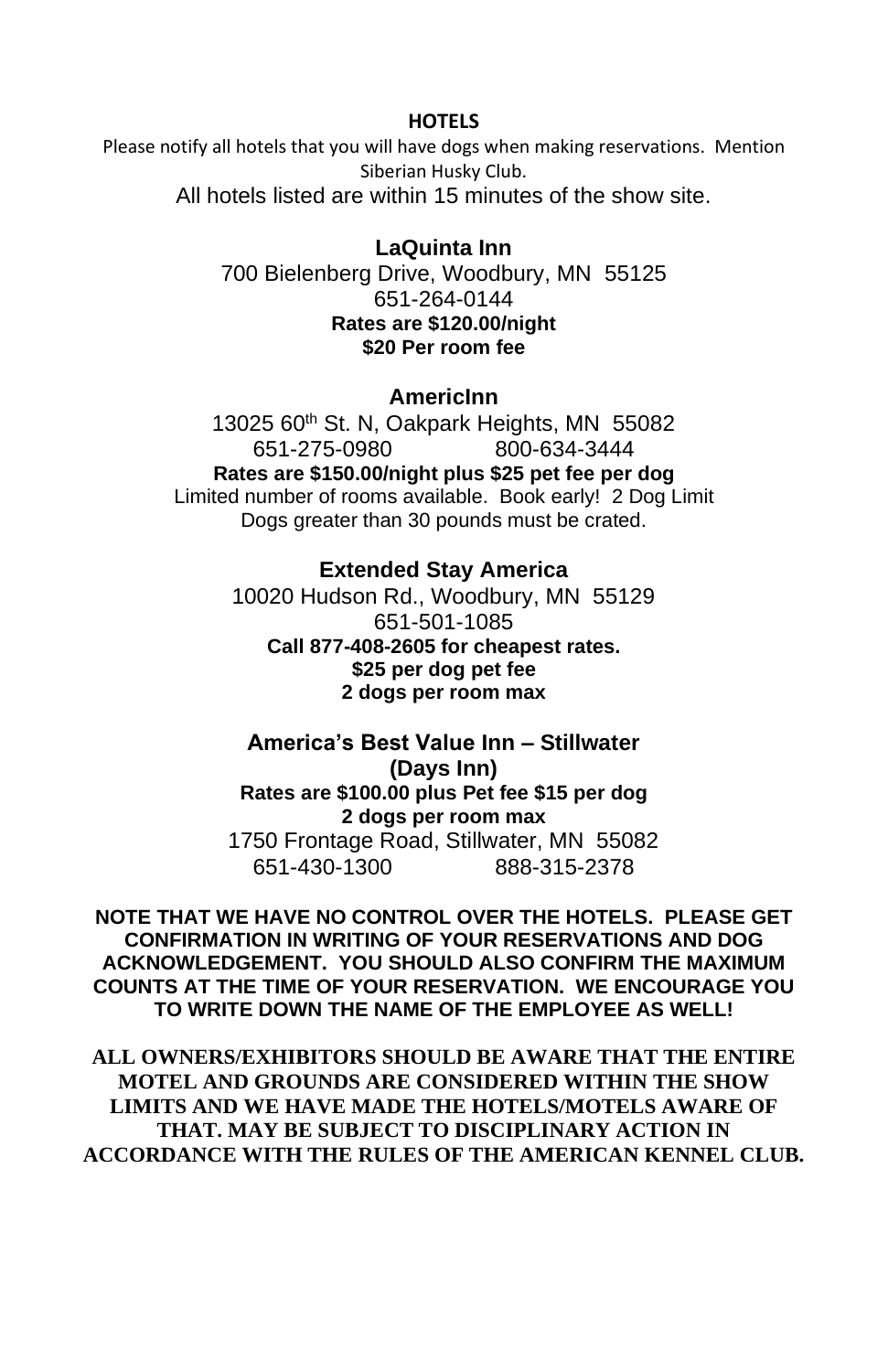|             | <b>Ad Order Sheet</b>                                                                                                                                                                                                                          |  |  |
|-------------|------------------------------------------------------------------------------------------------------------------------------------------------------------------------------------------------------------------------------------------------|--|--|
| ❖           | COVER PAGES (3 available)\$40.00                                                                                                                                                                                                               |  |  |
| ❖           |                                                                                                                                                                                                                                                |  |  |
| ❖           |                                                                                                                                                                                                                                                |  |  |
| ❖           |                                                                                                                                                                                                                                                |  |  |
| ≻           | Camera-ready copy is welcome, but we are happy to assist in doing<br>your ad layout. If your camera-ready copy does not fit the page, or is<br>determined to not copy well, it may be redone. Ad sizes are shown<br>by the lines on this page. |  |  |
| ⋗           | If you do your own ad on your computer, the best way to make sure<br>it appears as you wish is to send a hard copy, and original photo.<br>It.<br>depends on the format of the ad.                                                             |  |  |
| ⋗           | If you send a photo, please indicate what portion of the photo you                                                                                                                                                                             |  |  |
| ⋗           | wish to be included in the ad.<br>Be sure all photos and art work are labeled. Do not fold, tape, or                                                                                                                                           |  |  |
|             | staple photos.                                                                                                                                                                                                                                 |  |  |
| ➤           | Please print clearly or type all ad copy.                                                                                                                                                                                                      |  |  |
|             | All photos and art work may be picked up the day of the show.                                                                                                                                                                                  |  |  |
|             | Ad copy, with full payment, MUST be received by:                                                                                                                                                                                               |  |  |
|             | March 30 - for ads requiring setup                                                                                                                                                                                                             |  |  |
|             | <b>April 1</b> – for all other ads                                                                                                                                                                                                             |  |  |
|             | Make checks payable to S.H.C.T.C                                                                                                                                                                                                               |  |  |
|             | Mail ad copy and payment to:<br><b>Brenda Hinkemeyer</b>                                                                                                                                                                                       |  |  |
|             | $9841 - 58$ <sup>th</sup> Ave.                                                                                                                                                                                                                 |  |  |
|             | Clear Lake, MN 55319                                                                                                                                                                                                                           |  |  |
|             | Phone: (320) 743-3631                                                                                                                                                                                                                          |  |  |
|             | E-mail: brenda@nikosha.net                                                                                                                                                                                                                     |  |  |
|             |                                                                                                                                                                                                                                                |  |  |
| <b>Name</b> |                                                                                                                                                                                                                                                |  |  |
|             | <b>Address</b>                                                                                                                                                                                                                                 |  |  |
|             |                                                                                                                                                                                                                                                |  |  |
|             |                                                                                                                                                                                                                                                |  |  |
|             |                                                                                                                                                                                                                                                |  |  |
|             |                                                                                                                                                                                                                                                |  |  |
|             |                                                                                                                                                                                                                                                |  |  |
|             |                                                                                                                                                                                                                                                |  |  |

u l l P a

g

F

H a l f P a g e ◄

e ◄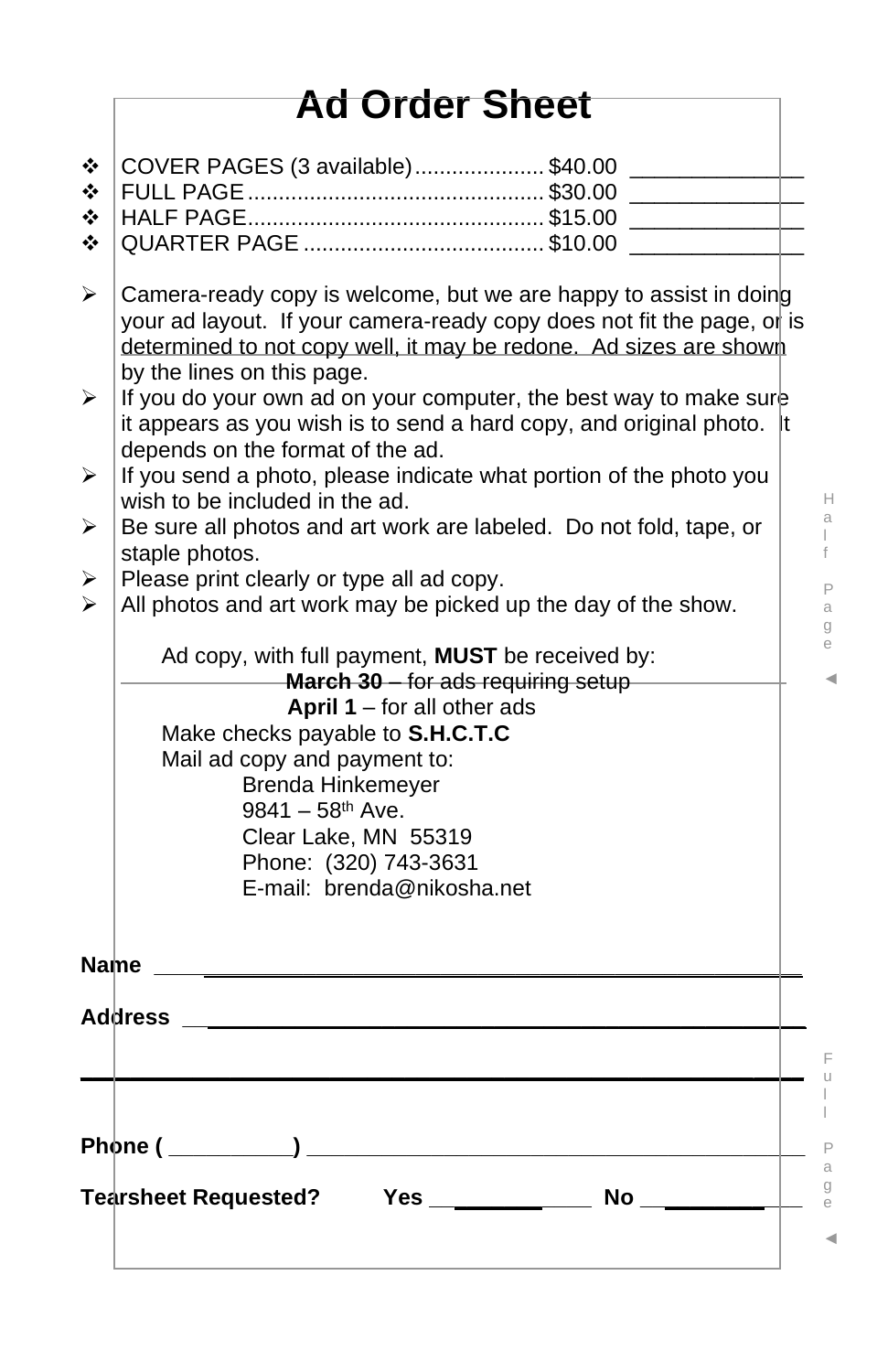# **♦ DEADLINES ♦**

**Catalog Advertising**

**CLOSING DATE FOR ENTRIES Wednesday, March 30, 2022**

**Show Secretary – Trina Rosenow 11660 – 252nd Ave. NW Zimmerman, MN 55398**

**TROPHY DONATIONS . . . . . . . . . . . . . . . . . . . . . . . . . . . . . MARCH 30** (Accepted any time, but received by this date to be acknowledged in the Catalog)

**DONATION OF AUCTION ITEMS . . . . . . . . . . . . . . . . . . . . . .MARCH 30** Auction items must be received in advance and Sandy must be informed of the item. Your donation may not make the evening auction this year, but may be included in our auction baskets or possibly used in future auctions. Your donation is certainly appreciated!